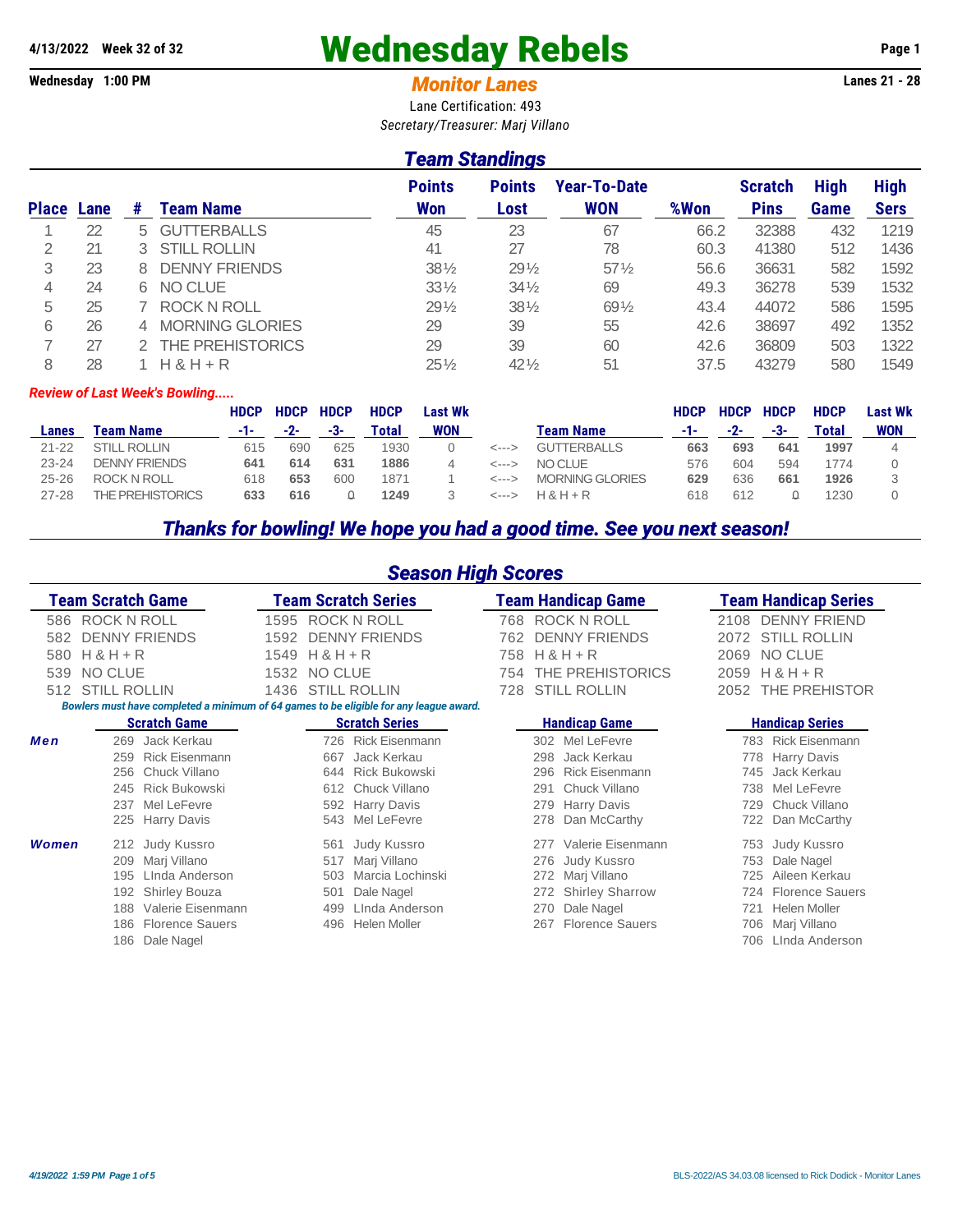## *Last Week's Top Scores*

|                          | <b>Team Scratch Game</b>                                                         |                                                                                                                    | <b>Team Scratch Series</b>                                        |                   | <b>Team Handicap Game</b>                                                         | <b>Team Handicap Series</b>                                                                                              |
|--------------------------|----------------------------------------------------------------------------------|--------------------------------------------------------------------------------------------------------------------|-------------------------------------------------------------------|-------------------|-----------------------------------------------------------------------------------|--------------------------------------------------------------------------------------------------------------------------|
| 479<br>472<br>469<br>437 | <b>STILL ROLLIN</b><br><b>DENNY FRIENDS</b><br><b>ROCK N ROLL</b><br>$H & H + R$ | 1379<br>1319<br>1297<br>1252 NO CLUE                                                                               | <b>DENNY FRIENDS</b><br><b>ROCK N ROLL</b><br><b>STILL ROLLIN</b> | 690<br>661<br>653 | 693 GUTTERBALLS<br><b>STILL ROLLIN</b><br><b>MORNING GLORIES</b><br>ROCK N ROLL   | <b>GUTTERBALLS</b><br>1997<br><b>STILL ROLLIN</b><br>1930<br><b>MORNING GLORI</b><br>1926<br><b>DENNY FRIEND</b><br>1886 |
| Men                      | <b>Scratch Game</b><br>207 Chuck Villano                                         |                                                                                                                    | <b>Scratch Series</b><br>571 Chuck Villano                        |                   | <b>Handicap Game</b><br>246 Chuck Villano                                         | <b>Handicap Series</b><br>688 Chuck Villano                                                                              |
|                          | <b>Rick Bukowski</b><br>189<br><b>Rick Eisenmann</b><br>186                      | 535<br>470                                                                                                         | Rick Eisenmann<br>Ken Kussro                                      |                   | 242 Rick Bukowski<br>234 Ken Kussro                                               | 659 Ken Kussro<br>Herman Schwaiger<br>608                                                                                |
| Women                    | 176 Florence Sauers<br>169 Judy Kussro<br>164 Marcia Lochinski                   |                                                                                                                    | 484 Florence Sauers<br>474 Judy Kussro<br>468 Marcia Lochinski    | 238<br>232        | 256 Florence Sauers<br><b>Shirley Sharrow</b><br>Judy Kussro<br>232 Wilma Kessler | 724 Florence Sauers<br>676 Shirley Sharrow<br>Marcia Lochinski<br>669                                                    |
|                          |                                                                                  | <b>Weekly Game Over Average</b>                                                                                    |                                                                   |                   | <b>Weekly Series over Average</b>                                                 |                                                                                                                          |
|                          | <b>Game - Avg=Difference</b>                                                     |                                                                                                                    |                                                                   |                   | <b>Series - Avg=Difference</b>                                                    |                                                                                                                          |
| <b>Men</b>               |                                                                                  | $207 - 176 = 31$<br><b>Chuck Villano</b><br>$189 - 161 = 28$                                                       | <b>Rick Bukowski</b>                                              |                   | $571 - 528 = 43$<br>$470 - 450 = 20$                                              | <b>Chuck Villano</b><br>Ken Kussro                                                                                       |
| <b>Women</b>             |                                                                                  | $176 - 131 = 45$<br>$133 - 103 = 30$                                                                               | <b>Florence Sauers</b><br><b>Shirley Sharrow</b>                  |                   | $484 - 393 = 91$<br>$361 - 309 = 52$                                              | <b>Florence Sauers</b><br><b>Shirley Sharrow</b>                                                                         |
|                          |                                                                                  |                                                                                                                    | <b>Individual High Averages</b>                                   |                   |                                                                                   |                                                                                                                          |
| Men                      | 200.51<br>189.04<br>176.92<br>161.40<br>161.05<br>154.80                         | <b>Rick Eisenmann</b><br>Jack Kerkau<br>Chuck Villano<br><b>Harry Davis</b><br><b>Rick Bukowski</b><br>Mel LeFevre |                                                                   | <b>Women</b>      | 152.36<br>150.96<br>145.79<br>145.00<br>137.19<br>137.01                          | Marj Villano<br><b>Judy Kussro</b><br>Marcia Lochinski<br>LInda Anderson<br><b>Shirley Bouza</b><br>Aileen Kerkau        |

#### *Team Rosters*

## **1 - H & H + R** Lane 21

|                      |                 |    |                 |    |            |       | <b>High</b> | <b>High</b>  |             |             |
|----------------------|-----------------|----|-----------------|----|------------|-------|-------------|--------------|-------------|-------------|
| <b>Name</b>          | <b>Avg HDCP</b> |    | <b>Pins Gms</b> |    | $-1$ – $-$ | $-2-$ | -3-         | <b>Total</b> | <b>Game</b> | <b>Sers</b> |
| <b>Helen Moller</b>  | 136             | 75 | 12941           | 95 | 104        |       | 145 a126    | 375          | 182         | 496         |
| <b>Harry Davis</b>   | 161             | 53 | 15333           | 95 | 144        | 161   | a151        | 456          | 225         | 592         |
| <b>Rick Bukowski</b> | 161             | 53 | 10468           | 65 | 189        |       | 125 a151    | 465          | 245         | 644         |

## **2 - THE PREHISTORICS** Lane 27

|                     |                 |     |                 |    |                   |    |               |              | <b>High</b> | <b>High</b> |
|---------------------|-----------------|-----|-----------------|----|-------------------|----|---------------|--------------|-------------|-------------|
| <b>Name</b>         | <b>Avg HDCP</b> |     | <b>Pins Gms</b> |    | -1- -             |    | $-2$ - $-3$ - | <b>Total</b> | <b>Game</b> | <b>Sers</b> |
| <b>Sharon Kiehl</b> | 97              | 110 | 8685            | 89 | 87                | 74 | a87           | 248          | 140         | 366         |
| Dan McCarthy        | 138             | 73  | 13175           | 95 | 160               |    | 156 a128      | 444          | 203         | 503         |
| Mel LeFevre         | 154             | 59  | 11610           |    | 75 a144 a144 a144 |    |               | 432          | -237        | 543         |

## **3 - STILL ROLLIN** Lane 23

|                    |     |                 |       |                 |     |       |       |              | <b>High</b> | <b>High</b> |
|--------------------|-----|-----------------|-------|-----------------|-----|-------|-------|--------------|-------------|-------------|
| <b>Name</b>        |     | <b>Avg HDCP</b> |       | <b>Pins Gms</b> |     | $-2-$ | $-3-$ | <b>Total</b> | <b>Game</b> | <b>Sers</b> |
| <b>Judy Kussro</b> | 150 | 63              | 14039 | 93              | 147 | 169   | 158   | 474          | 212         | 561         |
| Herman Schwaiger   | 125 | 85              | 7127  | 57              | 100 | 139   | 114   | 353          | 198         | 490         |
| <b>Ken Kussro</b>  | 150 | 63              | 14437 | 96              | 157 | 171   | 142   | 470          | 198         | 514         |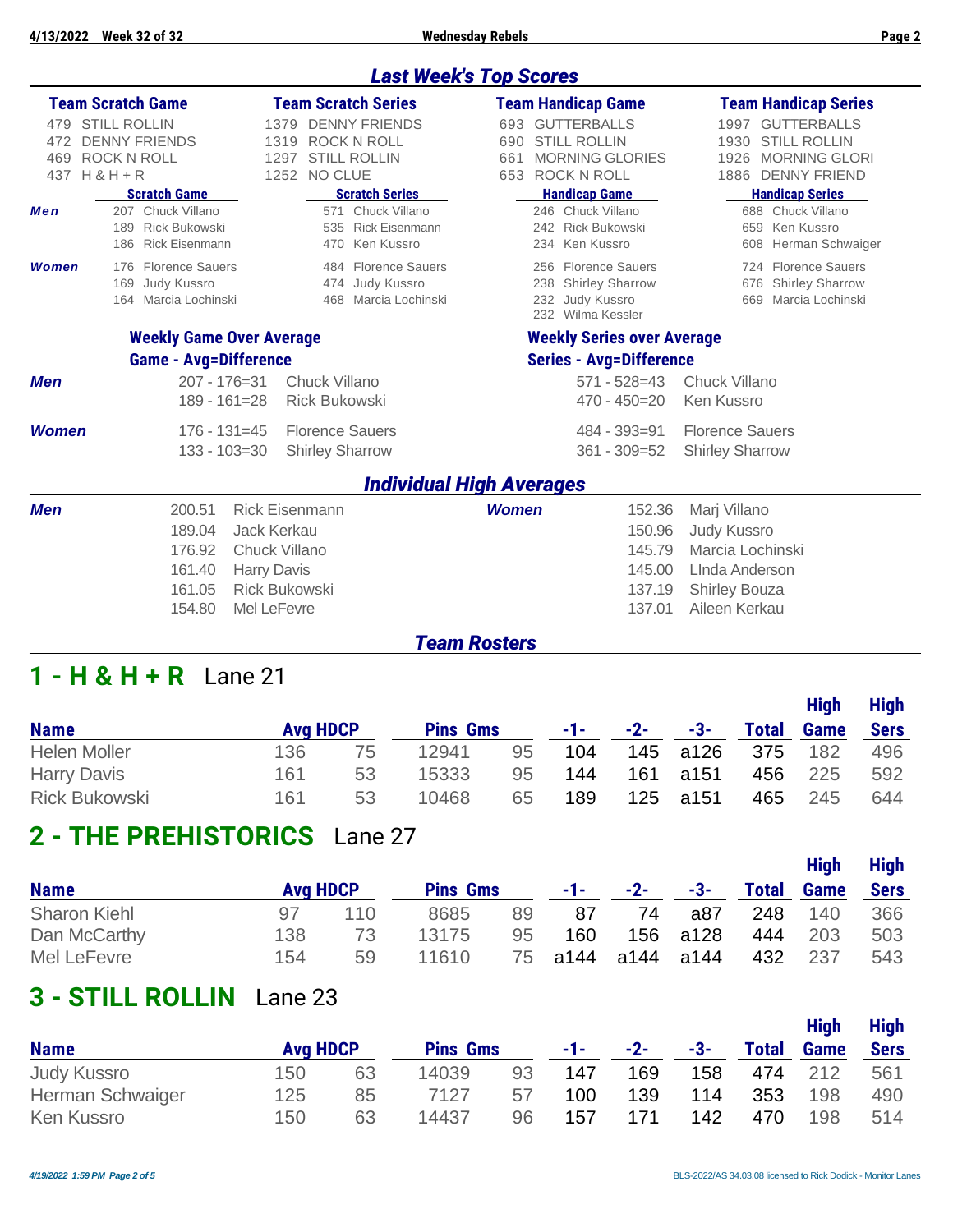# **4 - MORNING GLORIES** Lane 24

|                      |                 |    |                 |    |       |       |       |              | <b>High</b> | <b>High</b> |
|----------------------|-----------------|----|-----------------|----|-------|-------|-------|--------------|-------------|-------------|
| <b>Name</b>          | <b>Avg HDCP</b> |    | <b>Pins Gms</b> |    | $-1-$ | $-2-$ | $-3-$ | <b>Total</b> | <b>Game</b> | <b>Sers</b> |
| Marcia Lochinski     | 145             | 67 | 11809           | 81 | 158   | 164   | 146   | 468          | 182         | 503         |
| <b>Shirley Bouza</b> | 137             | 74 | 12759           | 93 | 127   | 123   | 142   | 392          | 192         | 477         |
| Wilma Kessler        | 123             | 87 | 10355           | 84 | 116   | 121   | 145   | 382          | 162         | 429         |

# **5 - GUTTERBALLS** Lane 25

|                        |                 |     |                 |    |      |       |      |              | <b>High</b> | <b>High</b> |
|------------------------|-----------------|-----|-----------------|----|------|-------|------|--------------|-------------|-------------|
| <b>Name</b>            | <b>Avg HDCP</b> |     | <b>Pins Gms</b> |    | -1-1 | $-2-$ | -3-  | <b>Total</b> | <b>Game</b> | <b>Sers</b> |
| Carole Kotewa          | 113             | 96  | 8481            | 75 | a103 | a103  | a103 | 309          | 161         | 395         |
| <b>Shirley Sharrow</b> | 103             | 105 | 8415            | 81 | 125  | 133   | 103  | 361          | 164         | 381         |
| <b>Florence Sauers</b> | 132             | 79  | 11923           | 90 | 154  | 176   | 154  | 484          | 186         | 484         |
| Darlene Polaski        | 116             | 93  | 348             |    |      |       |      |              | 128         | 348         |

## **6 - NO CLUE** Lane 26

|                       |                 |    |                 |    |       |       |       |              | <b>High</b> | <b>High</b> |
|-----------------------|-----------------|----|-----------------|----|-------|-------|-------|--------------|-------------|-------------|
| <b>Name</b>           | <b>Avg HDCP</b> |    | <b>Pins Gms</b> |    | -1- - | $-2-$ | $-3-$ | <b>Total</b> | <b>Game</b> | <b>Sers</b> |
| Valerie Eisenmann     | 125             | 85 | 10140           | 81 | 90    | 115   | 125   | 330          | 188         | 439         |
| <b>Pat Graves</b>     | 139             | 72 | 2502            | 18 | a129  | a129  | a129  | 387          | 174         | 461         |
| <b>Rick Eisenmann</b> | 200             | 18 | 16241           | 81 | 183   | 186   | 166   | 535          | 259         | 726         |

## **7 - ROCK N ROLL** Lane 22

|                      |                 |    |                 |    |     |       |     |       | <b>High</b> | <b>High</b> |
|----------------------|-----------------|----|-----------------|----|-----|-------|-----|-------|-------------|-------------|
| <b>Name</b>          | <b>Avg HDCP</b> |    | <b>Pins Gms</b> |    | -1- | $-2-$ | -3- | Total | <b>Game</b> | <b>Sers</b> |
| Marj Villano         | 152             | 61 | 13712           | 90 | 123 | 153   | 144 | 420   | 209         | 517         |
| Dale Nagel           | 126             | 84 | 9851            | 78 | 126 | 109   | 93  | 328   | 186         | 501         |
| <b>Chuck Villano</b> | 176             | 39 | 16454           | 93 | 185 | 207   | 179 | 571   | 256         | 612         |
| John Richardson      | 163             | 51 | 4912            | 30 |     |       |     |       | 221         | 535         |

## **8 - DENNY FRIENDS** Lane 28

|                |                 |    |                 |     |       |           |      | <b>High</b>  |             |             |  |  |
|----------------|-----------------|----|-----------------|-----|-------|-----------|------|--------------|-------------|-------------|--|--|
| <b>Name</b>    | <b>Avg HDCP</b> |    | <b>Pins Gms</b> |     | $-1-$ | $-2-$     | -3-  | <b>Total</b> | <b>Game</b> | <b>Sers</b> |  |  |
| LInda Anderson | 145             | 67 | 10875           | 75  | 148   | 162       | 128  | 438          | 195         | 499         |  |  |
| Aileen Kerkau  | 137             | 74 | 10276           | 75  | 145   | 104       | 155  | 404          | 182         | 491         |  |  |
| Jack Kerkau    | 189             | 27 | 14178           | 75. |       | a179 a179 | a179 | 537          | 269         | 667         |  |  |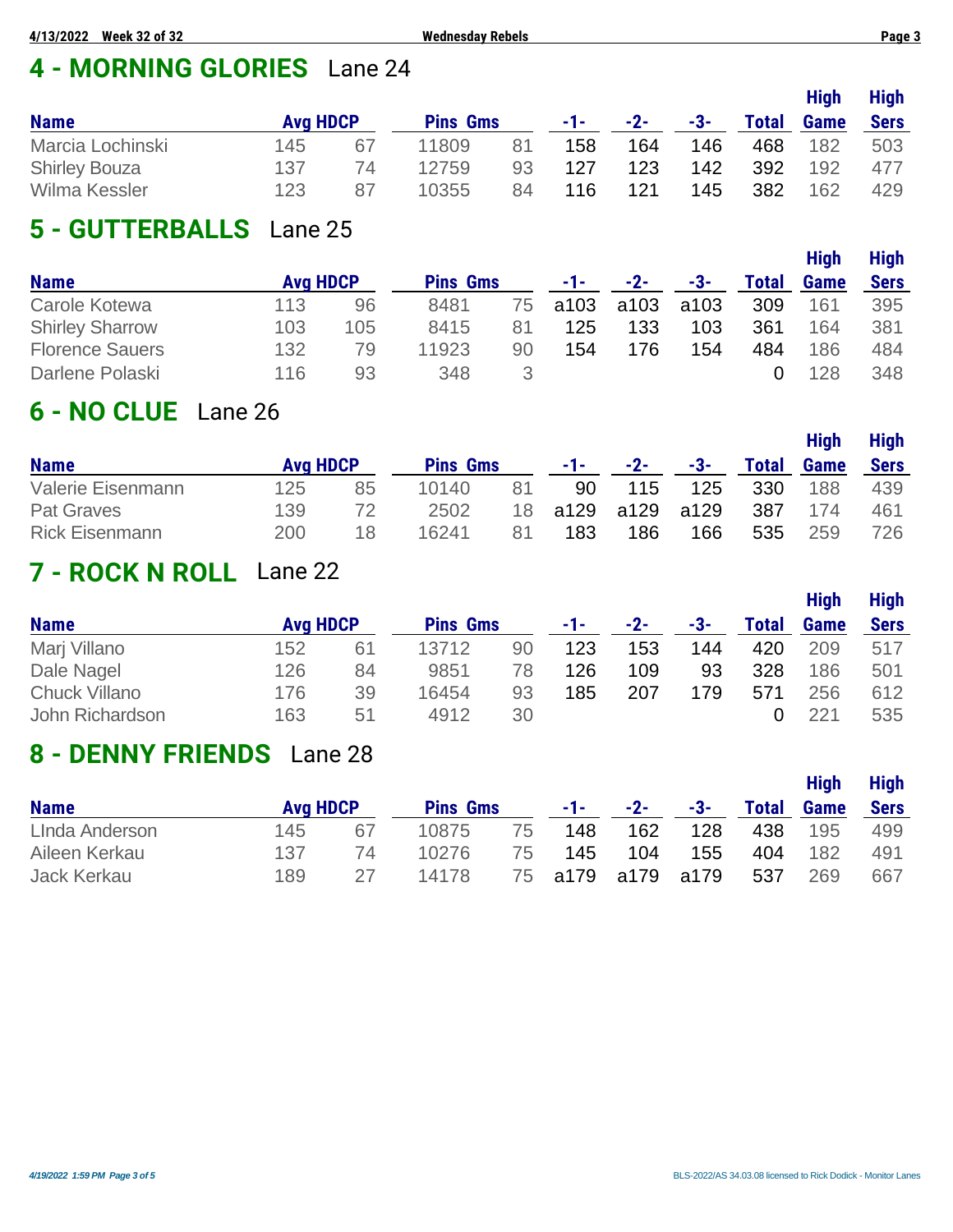|                                   | <b>Over All</b>         | Men            | <b>Women</b>   |
|-----------------------------------|-------------------------|----------------|----------------|
| How many people bowled            | 20                      | 7              | 13             |
| Number of games bowled            | 55                      | 18             | 37             |
| Actual average of week's scores   | 141.00                  | 159.11         | 132.19         |
| How many games above average      | 27                      | 9              | 18             |
| How many games below average      | 24                      | 8              | 16             |
| Pins above/below average per game | $-0.11$                 | $-0.67$        | 0.16           |
| How many people raised average    | 9                       | 3              | 6              |
| by this amount                    | 0.39                    | 0.35           | 0.41           |
| How many people went down         | 11                      | 4              | 7              |
| by this amount                    | $-0.38$                 | $-0.40$        | $-0.38$        |
|                                   |                         |                |                |
| League average before bowling     | 141.40                  | 159.21         | 131.80         |
| League average after bowling      | 141.36                  | 159.14         | 131.79         |
| Change in league average          | $-0.04$                 | $-0.07$        | $-0.02$        |
|                                   |                         |                |                |
| 800s                              |                         |                |                |
| 775s                              |                         |                |                |
| 750s                              |                         |                |                |
| 725s                              |                         |                |                |
| 700s                              |                         |                |                |
| 675s                              |                         |                |                |
| 650s                              |                         |                |                |
| 625s                              |                         |                |                |
| 600s                              |                         |                |                |
| 575s                              |                         |                |                |
| 550s                              | 1                       | 1              |                |
| 525s                              | 1                       | 1              |                |
| 500s                              |                         |                |                |
| 475s                              | 1                       |                | $\mathbf{1}$   |
| 450s                              | 5                       | 3              | $\overline{2}$ |
| 425s                              | $\overline{\mathbf{c}}$ | 1              | $\mathbf{1}$   |
| 400s                              | $\overline{2}$          |                | $\overline{c}$ |
| below 400                         | 8                       | 1              | $\overline{7}$ |
| 300s                              |                         |                |                |
| 275s                              |                         |                |                |
| 250s                              |                         |                |                |
| 225s                              |                         |                |                |
| 200s                              | 1                       | 1              |                |
| 175s                              | 6                       | 5              | 1              |
| 150s                              | 15                      | 6              | 9              |
| 125s                              | 18                      | 4              | 14             |
| 100s                              | 11                      | $\overline{c}$ | 9              |
| below 100                         | 4                       |                | 4              |
|                                   |                         |                |                |